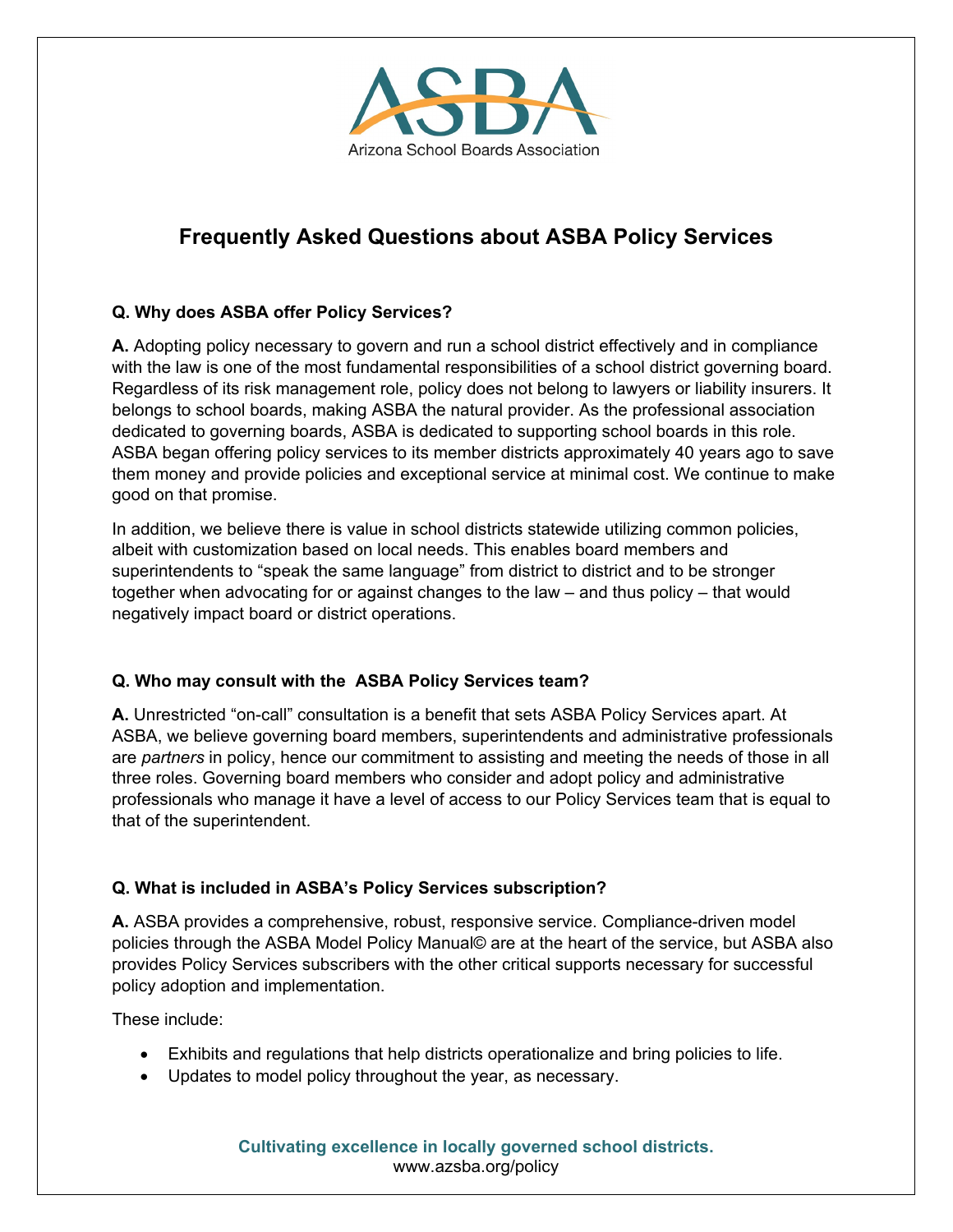

- Access to on-call staff experts, who are as available to consult with governing board members as they are to superintendents who manage the district.
- Online hosting to provide 24/7 public access along with timesaving editing functions and easily navigable search and comparison functions for exploring your own manual and comparing your policies to those of other districts.
- Policy manual reviews to ensure your policies are up to date with laws, regulations and court decisions.
- Policy amendment and customization assistance.

Subscribers also can access ASBA's Employee Handbook Service, which connects district policies to rules, conditions and clear expectations for employment and supports growth and development of employees for member school districts – all in a concise, customizable format.

*(Learn more about each of the components of ASBA Policy Services at [https://azsba.org/policy/policy-services-overview/.](https://azsba.org/policy/policy-services-overview/))*

## **Q. What is included in the ASBA model policy manual – and why?**

**A.** We believe in local control and the responsibility of governing boards to determine district policy, including how much or how little is included. Rather than take an approach that decides for school boards that "bare bones" is best, we offer a comprehensive manual that puts governing boards in the driver's seat.

Compliance-driven model policies based on state and federal laws and regulations and pertinent court rulings make up the bulk of the ASBA Model Policy Manual ©. These policies are critically important. However, ASBA also offers model policies beyond the "bare minimum" that the vast majority of districts in Arizona choose to have in place and that are not required by law. For example, governing boards may choose to adopt and customize model policies from the ASBA Model Policy Manual © that are designed to support the governance function more generally and provide for efficient and effective meetings. As with all model policies, it is at the governing board's discretion to determine which policies from the ASBA Model Policy Manual © to adopt. This comprehensive approach saves boards and districts the time and legal fees that would be needed to engage a lawyer to create policies that rise above the minimum standard.

The manual is arranged in 12 sections, all of which are easily accessible, navigable and searchable through the online ASBA PolicyBridge platform.

#### **Q. What separates ASBA from other policy services providers?**

**A.** ASBA is the only provider of comprehensive model policy and full policy support in the state. As a statewide school boards association with a mission of cultivating excellence in locally governed school districts, our commitment when it comes to policy is to effective school district governance and operations, not solely risk management. ASBA's model policies reflect that. Of course, compliance-based model policies are at the heart of ASBA Policy Services, but our

> **Cultivating excellence in locally governed school districts.** www.azsba.org/policy